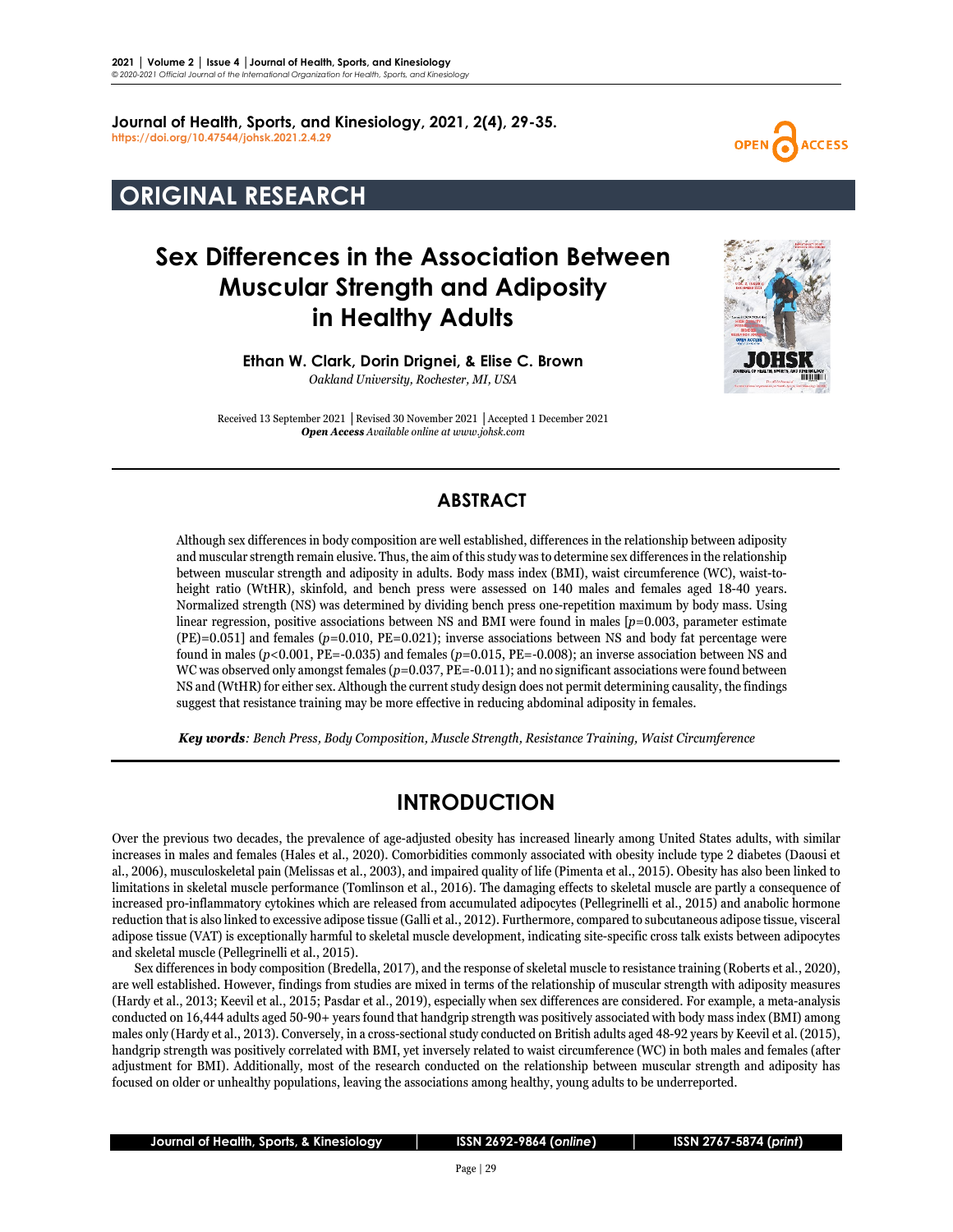Muscular strength (Grgic et al., 2020; Hamilton et al., 1992) and adiposity (Madden & Smith, 2016; Tran et al., 2018; Witt & Bush, 2005) can be assessed using a variety of instruments or tests. While BMI is a commonly used marker of obesity, it does not distinguish fat mass from fat-free mass and can be a poor predictor of body fat distribution and mass (Witt & Bush, 2005). Measurements such as WC and waist-to-height ratio (WHtR) are used to evaluate patterns of body mass distribution, specifically around the abdominal region, serving as proxy measures of VAT (Ashtary-Larky et al., 2018; Tran et al., 2018). Skinfold measurements similarly evaluate adiposity at different sites of the body (Madden & Smith, 2016). For muscular strength assessment, one-repetition maximum (1RM) testing is considered the gold standard (Grgic et al., 2020). However, this technique of measuring muscular strength is not as accessible as a handgrip dynamometer, which many researchers choose to measure muscular strength (Hardy et al., 2013; Keevil et al., 2015; Pasdar et al., 2019). The many techniques of assessing muscular strength and adiposity may contribute to the divergent findings from studies investigating associations between these two measurements. Using various total and abdominal adiposity measures to better understand mechanisms that influence sex differences in determinants of muscular strength will help inform intervention design for health and performance improvement. Thus, the purpose of this study was to determine sex differences in associations of muscular strength with adiposity measures in healthy, young adults.

### **METHODS**

#### *Participants*

A cross-sectional study design was used to determine sex differences in the association between normalized strength (NS) using bench press 1RM and various measures of adiposity (WHtR, WC, BMI, and body fat percentage [BF%]). NS was calculated by dividing the subject's 1RM by their body mass (Hurd et al., 2011). The study used a convenience sample of adults recruited from a university and the surrounding area. Participants were recruited through word of mouth and class announcements. Each subject completed two data collection sessions separated by at least 48 hours. On the day of the 1RM testing, subjects were asked to refrain from caffeine ingestion prior to the test, refrain from vigorous exercise 24 hours prior to the test, and to eat a light meal 2 hours before the testing session.

One hundred forty subjects aged 18-40 years, including 66 males (mean  $\pm SD$ : age: 21.59  $\pm$  3.23 years; body mass: 80.57  $\pm$  15.79 kg; height: 178.77 ± 6.45 cm) and 74 females (age: 20.95 ± 3.14 years; body mass: 67.79 ± 15.57 kg; height: 164.76 ± 6.59 cm) from a southeast Michigan university and the surrounding area, participated in this study. In this sample, 83.3% of males (49.92  $\pm$  49.47 months,  $N=63$ ) and 55.4% of females (32.50  $\pm$  72.82 months, N=70) reported previous weight training experience. Recruiting materials included flyers displayed around the university campus, class announcements, and word of mouth. Subjects were excluded from the study if they were currently taking blood pressure medications, had high blood pressure, a muscular, bone, or joint injury, a contraindication to exercise, were pregnant, or had an uncontrolled medical condition or known balance impairment. This study was approved through the Oakland University Institutional Review Board (approval # 1328081-8), and informed consent was obtained from all subjects prior to study involvement.

#### *Procedure*

Subjects attended two separate data collection sessions. In the first session, subjects arrived at the university's strength lab where their age and sex were recorded. They also completed the Physical Activity Readiness Questionnaire Plus and a health history questionnaire to determine if it was safe for them to exercise (Bredin et al., 2013). Subjects reported their activity level by answering two questions in accordance with Kwon et al. (2018): "Do you lift weights?" and "How long have you been lifting weights?". Additionally, anthropometrics were assessed, and a bench press familiarization session took place. Personnel trained by the principal investigator taught the bench press movement to subjects, as described by Rippetoe and Kilgore (2007).

During the second data collection session, which occurred at least 48 hours after the first session, subjects arrived at the strength lab or university's recreation facility. Free weight testing equipment within both facilities was similar and allowed for reliable testing conditions. During this session, subjects completed a 1RM test for the bench press exercise following the National Strength and Conditioning Association (2015) testing protocol. NS was calculated by dividing the subject's 1RM by their body mass, developing a relative strength value (Hurd et al., 2011).

Subjects were instructed to perform the bench press through a full range of motion so that the bar touched the chest in the down phase, and elbows were fully extended in the up phase. They could self-select open or closed grip, and the grip width was determined by ensuring that the forearms were vertical in the down phase of the lift (Rippetoe and Kilgore, 2007). There was a minimum of one spotter present for this session to ensure that the weight was lifted in a safe manner. Subjects achieved a moderate intensity of five repetitions which was then used to predict 1RM.

The bench press 1RM test was administered by trained personnel with at least two spotters present to ensure that the exercises were conducted safely. Subjects were required to lift 10 repetitions at 50% of predicted 1RM, 5 repetitions at 70% of predicted 1RM, 3 repetitions at 80% of predicted 1RM, and 1 repetition at 90% of predicted 1RM, followed by up to five attempts to determine the subjects' actual 1RM (National Strength and Conditioning Association, 2015). Subjects were given three minutes of rest between 1RM attempts and after their last warm-up set.

Height was measured to the nearest 0.1 cm using a stadiometer, and body mass to the nearest 0.1 lb using a beam balance scale, which was converted to kg. BMI was calculated as weight in kg divided by height in meters squared. WC was measured to the nearest 0.1 cm using a Gulick tape measure (Gulick II; Country Technology, Inc., Gays Mills, WI) and following National Institute of Health (2000)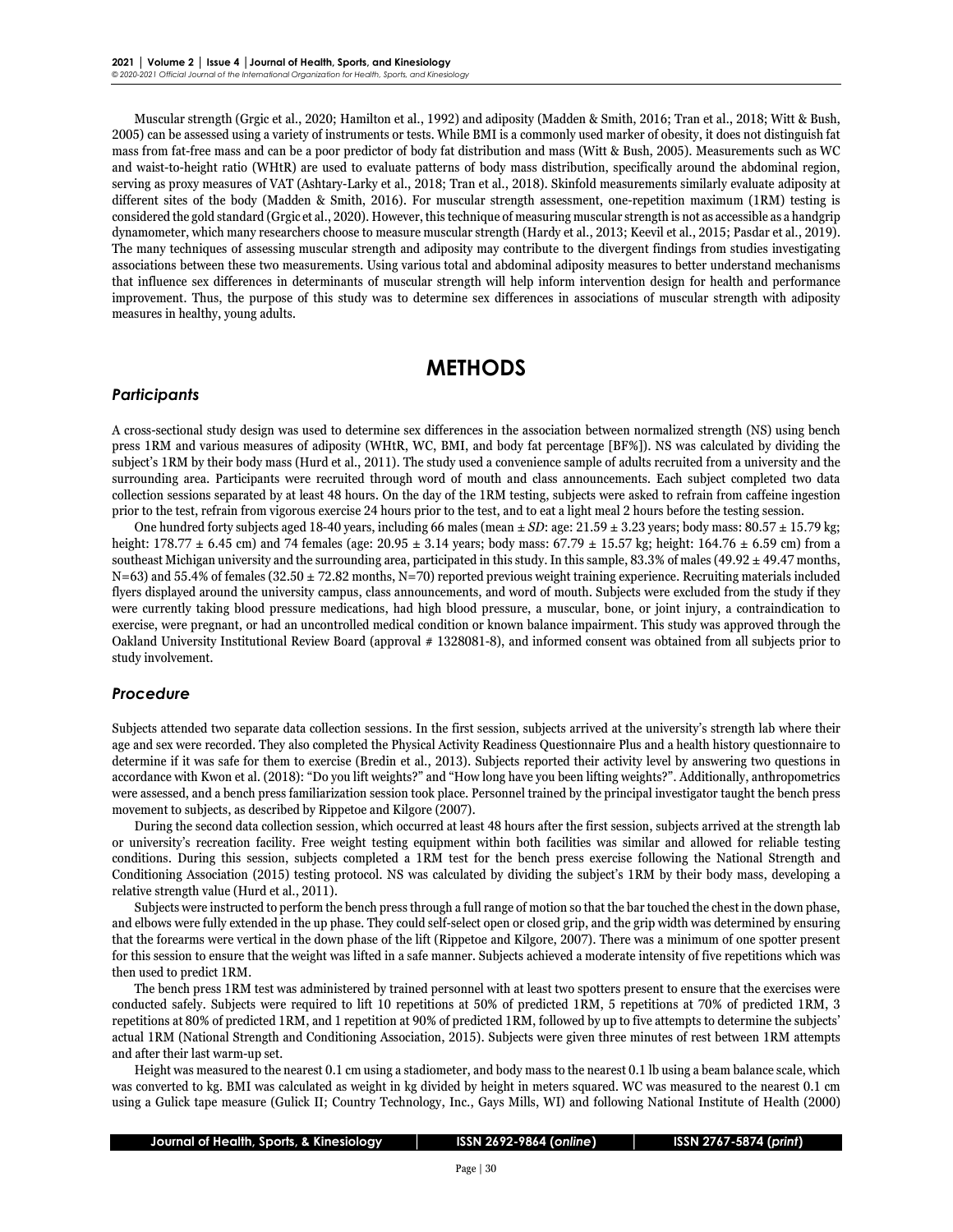protocol. Skinfold measurements were taken using a Lange skinfold caliper to estimate density. For men, the sites included the chest, abdominal, and thigh, while the sites for females included the tricep, suprailiac, and thigh following American College of Sports Medicine protocols (2018). BF% was estimated from body density using the Jackson Pollock nomogram method (Jackson & Pollock, 1978).

#### *Data Analysis*

Males and females were analyzed separately. Descriptive statistics included the subjects' mean age, WC, height, weight, BMI, WHtR, BF%, bench press 1RM, NS, and weight training experience. Independent sample t-tests were computed to determine sex differences across measures using IBM SPSS Statistics for Windows, Version 26.0 (IBM Corp., Armonk, N.Y., USA). The relationship between NS and adiposity was explored using linear regression and examined how NS values were associated with BMI, WC, BF%, and WHtR values. BMI, WC, BF%, age, and weight training experience in months were controlled. Linear regression was performed using SAS, version 9.4. Statistical significance was determined at *p* < 0.05.

### **RESULTS**

When examining subject characteristics, significant sex differences were evident for height, body mass, and weight lifting experience, such that males had higher values for height [95% confidence interval, CI = (11.83, 16.20); *p* < 0.001], body mass [95% CI = (7.54, 18.03); *p*  $< 0.001$ ], and a higher percentage of individuals who had weight lifting experience [95% CI = ( $-0.43, -0.13$ ),  $p < 0.001$ ]. Subject characteristics for muscular strength and adiposity data are shown in Table 1, including significant sex differences in BF%, bench press 1RM, and NS.

#### **Table 1. Adiposity and Strength Measurements of Subjects**

| <b>Variables</b>           | <b>Males</b>      | Females          | Sig        | 95% CI of the Difference |          |
|----------------------------|-------------------|------------------|------------|--------------------------|----------|
|                            | $(n=66)$          | $(n=74)$         | (2-Tailed) | Lower                    | Upper    |
| BMI ( $kg/m2$ )            | $25.15 \pm 4.28$  | $24.89 \pm 5.21$ | 0.751      | $-1.346$                 | 1.862    |
| Body Fat (%)               | $13.91 \pm 5.93$  | $25.94 \pm 6.17$ | $0.001**$  | $-14.053$                | $-9.997$ |
| $WC$ (cm)                  | $86.86 \pm 11.50$ | $82.89 + 12.44$  | 0.053      | $-0.050$                 | 7.990    |
| <b>WHIR</b>                | $0.49 \pm 0.06$   | $0.50 \pm 0.07$  | 0.131      | $-0.041$                 | 0.005    |
| Bench Press 1RM (kg)       | $78.57 + 23.85$   | $32.25 + 11.64$  | $0.001**$  | 40.148                   | 52.486   |
| <b>Normalized Strength</b> | $0.98 \pm 0.27$   | $0.48 \pm 0.16$  | $0.001**$  | 0.426                    | 0.571    |

*Note*: Values are presented as mean ± standard deviation.

CI, confidence interval; WC, waist circumference; BMI, body mass index; WHtR, waist-to-height ratio; 1RM, one-repetition maximum

\*\*Indicates significant difference between groups with p-value < 0.001

Table 2 presents parameter estimates (PE) of the regression between NS and adiposity measures. A significant positive association between NS and BMI was found in both males and females when controlling for BF%, WC, WHtR, age, and weight training experience. This relationship was stronger in males ( $p = 0.003$ ,  $PE = 0.051$ ) than in females ( $p = 0.010$ ,  $PE = 0.021$ ). Except for the potential outlier participant having a BMI close to 45 kg/m2, the scatterplot in Figure 1A shows a perceptible increasing trend for each sex, in agreement with the above findings.

#### **Table 2. Parameter Estimates of the Regression Between Normalized Strength and Adiposity Measures**

|                             | <b>Males</b>    |                 |           | <b>Females</b> |                 |          |
|-----------------------------|-----------------|-----------------|-----------|----------------|-----------------|----------|
|                             | $(n=66)$        |                 |           | $(n=74)$       |                 |          |
|                             | Parameter       | <b>Standard</b> | p-value   | Parameter      | <b>Standard</b> | p-value  |
| <b>Measure of Adiposity</b> | <b>Estimate</b> | Error           |           | Estimate       | Error           |          |
| BMI ( $kg/m2$ )             | 0.051           | 0.017           | $0.003*$  | 0.021          | 0.008           | $0.010*$ |
| Body Fat (%)                | $-0.035$        | 0.007           | $0.001**$ | $-0.008$       | 0.003           | $0.015*$ |
| $WC$ (cm)                   | $-0.005$        | 0.009           | 0.591     | $-0.011$       | 0.005           | $0.037*$ |
| <b>WHIR</b>                 | $-0.289$        | 1.805           | 0.873     | 0.531          | 0.763           | 0.488    |

*Note*: BMI, body mass index; WC, waist circumference; WHtR, waist-to-height-ratio

\*Indicates significant difference between groups with p-value < 0.05

 $\mathrm{^{**}}$  Indicates significant difference between groups with p-value  $<0.001$ 

A significant inverse association was found between NS and BF% in both males (*p* = <0.001, PE = -0.035) and females (*p =* 0.015, PE = -0.008) when controlling for BMI, WC, WHtR, age, and weight training experience. Figure 1B shows a decreasing trend for each sex, in agreement with these negative associations.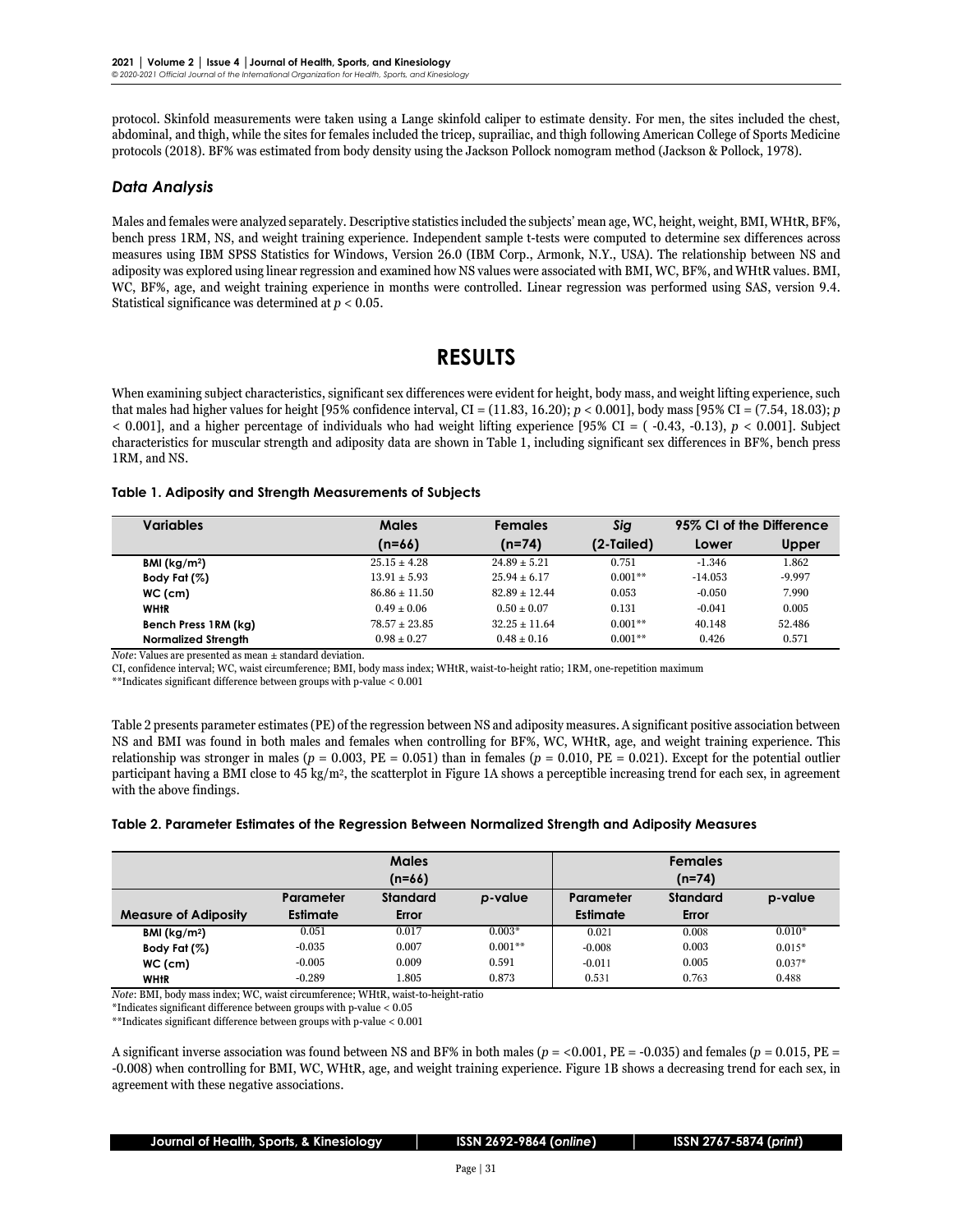Table 2 also shows the results for the association between NS and WC in both males and females when controlling for BMI, BF%, WHtR, age, and weight training experience. No significant association between these variables was observed among males  $(p = 0.591, PE$ = -0.005); however, females exhibited a significant, but relatively weak inverse association between NS and WC (*p* = 0.037, PE = -0.011). The scatterplot in Figure 1C also indicates a weak linear relationship between NS and WC for each sex. No significant association was found between NS and WHtR for either sex.



**Figure 1. Associations between normalized strength and adiposity in males and females. In (A), Normalized Strength vs Body Mass Index (kg/m2) in females and males is depicted. In (B), Normalized Strength vs Body Fat (%) in females and males is depicted. In (C), Normalized Strength vs Waist Circumference (cm) in females and males is depicted.** 

### **DISCUSSION**

The purpose of this study was to determine sex differences in the relationship between muscular strength and adiposity in healthy United States adults. To the knowledge of the authors, this was the first study to examine associations between muscular strength and adiposity in healthy young United States adults using gold standard strength testing and both regional and total body fat measurements. In both males and females, a high NS was associated with a high BMI and low BF%. Conversely, a high NS was associated with a low WC only in females.

The first key finding was the positive association between NS and BMI in both sexes, which was congruent with previous literature that investigated this relationship (Pasdar et al., 2019). Other authors (Keevil et al., 2015) have acknowledged that BMI may not be the most appropriate obesity marker when investigating relationships between adiposity and muscular strength, as it does not distinguish between fat-free mass (a predictor of muscle strength) and fat mass. While this association was significant in both sexes, it was stronger in males than in females. Pasdar et al. (2019) similarly found this association to be stronger among males than females. Sex differences in body composition may explain this. Lafortuna et al. (2005) determined that as males gain mass, they increase proportional amounts of fatfree mass and fat mass, while females tend to exhibit increases in fat mass nearly three times more than fat-free mass when body mass is increased. Thus, it may be that males on average have greater amounts of fat-free mass to produce more force than females at any given BMI.

Next, consistent with other studies (Jackson et al., 2010), NS and BF% were found to be inversely associated among males and females. While Jackson et al. (2010) suggested muscular strength acts as a protective mechanism against excessive body fat accumulation, it is also apparent that increased body fat is deleterious to skeletal muscle. Obese adipocytes induce atrophy by diminishing the expression of contractile proteins in myotubes and increasing secretion of cytokines and chemokines, most notably interleukin (IL)-6 and IL-1β (Pellegrinelli et al., 2015). Therefore, adipose tissue may cause muscle wasting, and the results from the present study concurred by demonstrating increases in BF% were associated with decreases in NS.

In addition to investigating relationships between whole-body measurements of adiposity (BMI and BF%) with NS, this relationship was evaluated using regional measurements of adiposity, including WC and WHtR. Only the females had a significant inverse association between NS and WC. Previous reports on this association have been inconsistent. In a study by Pasdar et al. (2019), handgrip strength was positively associated with WC among Iranian males and females. Conversely, Keevil et al. (2015) determined that handgrip strength was inversely associated with WC among both sexes. Possible explanations for this disparity include differences in subject characteristics, such as age, nationality, and health-status. VAT, which can be estimated using WC measurements, has shown to be more toxic to skeletal muscle than subcutaneous adipose tissue (Pellegrinelli et al., 2015), explaining why NS values decreased as WC increased. Studies have shown while males tend to have larger amounts of VAT than females, VAT has a stronger association with cardiometabolic risk factors in females than males (Schorr et al., 2018). It is possible that the damaging effects of VAT on muscle cells are also heightened in females, thus explaining the inverse association found between NS and WC.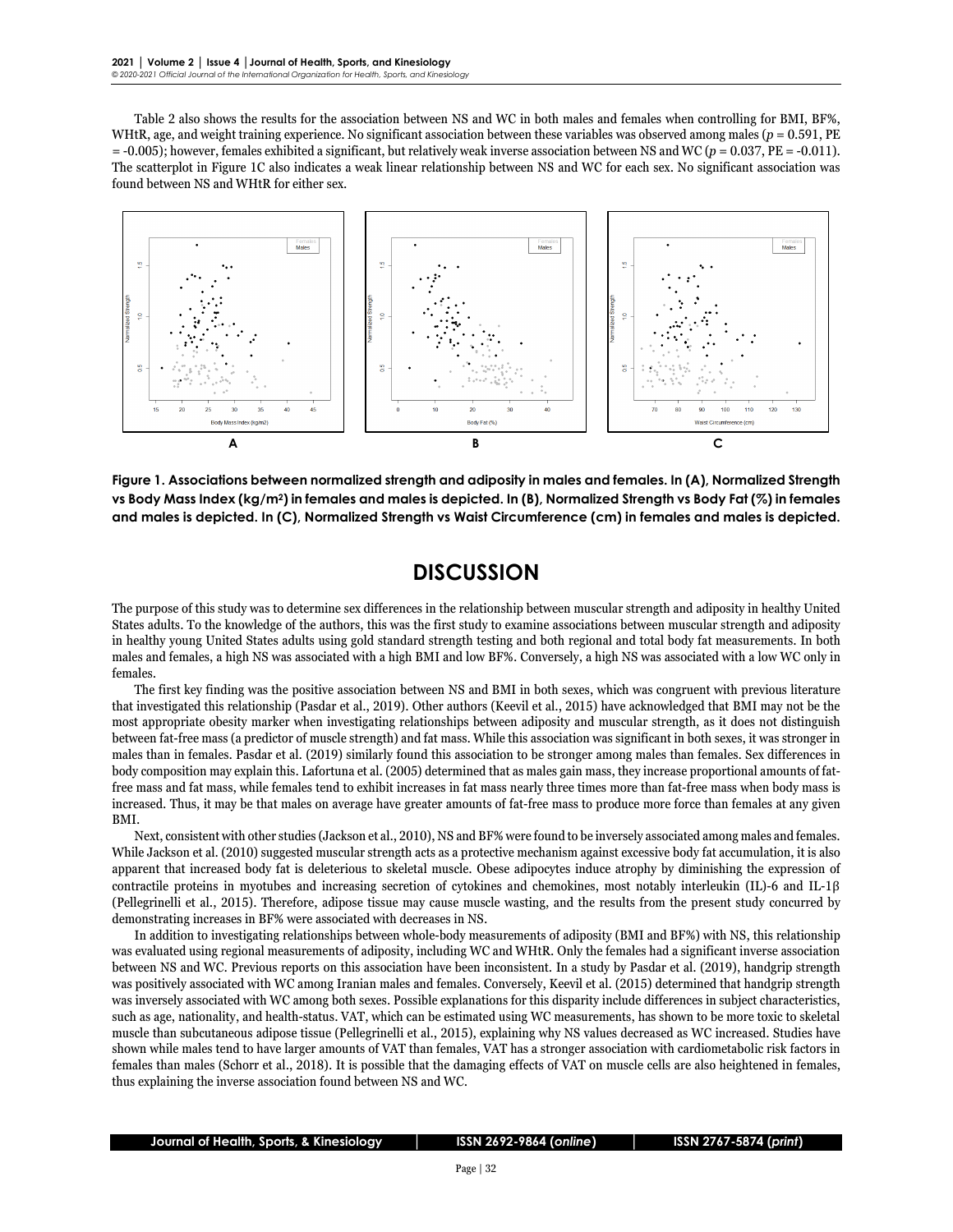Finally, no significant association was found between NS and WHtR for either sex. This relationship is not one that has been thoroughly studied. WHtR is often used as an effective measurement for predicting diseases, such as hypertension (Rezende et al., 2018), but does not appear to be significantly linked to NS.

Some limitations to this study should be considered. A small sample size limited the analyses the authors initially performed on the data collected. In accordance with Keevil et al. (2015) and Pasdar et al. (2019), a larger sample size would have permitted the subjects to be grouped into sex-specific BMI quartiles, where their strength and WC could be further analyzed. Next, BMI does not distinguish between fat mass and fat-free mass, and, therefore, limits the distinction between the association of fat mass and muscular strength. Additionally, the age range of the study was 18-40 years, but the mean age of the male subjects was  $21.59 \pm 3.23$  years, and the mean age of the female subjects was  $20.95 \pm 3.14$  years. Thus, these findings may be more generalizable to younger adults closer to college age. Finally, only one measure on muscular strength was evaluated in this study. Incorporating measures of upper and lower body muscular strength would allow for a better indication of the relationship between adiposity and overall strength.

The strengths of this study include multiple measurements of total and abdominal adiposity. Total body fat evaluations were included, such as BMI and BF%, as well as regional body fat evaluations, WC and WHtR. This study was unique, as few studies have assessed NS and adiposity associations using a variety of adiposity measurements. Additionally, the gold standard of strength testing, 1RM testing (Grgic et al., 2020), was used in this study to determine NS, whereas other studies have relied on handgrip strength, a surrogate measure of total strength (Hardy et al., 2013; Keevil et al., 2015; Pasdar et al., 2019). In the future, similar studies evaluating muscular strength and adiposity associations may benefit from using multiple strength tests, including upper and lower body tests.

### **CONCLUSION**

Sex differences in the relationship between muscular strength and adiposity are apparent. Clinicians and trainers alike may use the findings of this study to inform program design for health enhancement and sport performance. Understanding sex differences in muscular strength and adiposity associations may aid clinicians in writing exercise prescriptions for decreased health risk in patients following tenants of precision medicine, while trainers may use these findings to increase performance of athletes. While larger BMI values are associated with increased NS, increases in BF% are associated with lower NS values. Thus, these findings suggest that athletes who hope to increase their muscular strength may need to monitor their dietary intake closely as improvements in fat-free mass likely promote strength gains but increases in fat-mass may be deleterious to muscular strength. Given that abdominal adiposity was inversely associated with NS only in females, resistance training may have a more profound effect on VAT in females compared to males. However, longitudinal studies are necessary to determine sex differences in changes to VAT following regular resistance training.

### **REFERENCES**

- American College of Sports Medicine. (2018). Body composition. In G. Liguori (Ed.), *ACSM's health-related physical fitness assessment manual* (pp. 53-76). Wolters Kluwer.
- Ashtary-Larky, D., Daneghian, S., Alipour, M., Rafiei, H., Ghanavati, M., Mohammadpour, R., Kooti, W., Ashtary-Larky, P., & Afrisham, R. (2018). Waist circumference to height ratio: Better correlation with fat mass than other anthropometric indices during dietary weight loss in different rates. *International Journal of Endocrinology and Metabolism*, *16*(4), e55023.

Bredella, M. A. (2017). Sex differences in body composition. *Advances in Experimental Medicine and Biology*, *1043*, 9–27.

Bredin, S. S., Gledhill, N., Jamnik, V. K., & Warburton, D. E. (2013). PAR-Q+ and ePARmed-X+: New risk stratification and physical activity clearance strategy for physicians and patients alike. *Canadian Family Physician Medecin de Famille Canadien*, *59*(3), 273– 277.

Daousi, C., Casson, I. F., Gill, G. V., MacFarlane, I. A., Wilding, J. P., & Pinkney, J. H. (2006). Prevalence of obesity in type 2 diabetes in secondary care: Association with cardiovascular risk factors. *Postgraduate Medical Journal*, *82*(966), 280–284.

- Galli, G., Pinchera, A., Piaggi, P., Fierabracci, P., Giannetti, M., Querci, G., Scartabelli, G., Manetti, L., Ceccarini, G., Martinelli, S., Di Salvo, C., Anselmino, M., Bogazzi, F., Landi, A., Vitti, P., Maffei, M., & Santini, F. (2012). Serum insulin-like growth factor-1 concentrations are reduced in severely obese women and raise after weight loss induced by laparoscopic adjustable gastric banding. *Obesity Surgery*, *22*(8), 1276–1280.
- Grgic, J., Lazinica, B., Schoenfeld, B. J., & Pedisic, Z. (2020). Test-retest reliability of the one-repetition maximum (1RM) strength assessment: A systematic review. *Sports Medicine - Open*, *6*(1), 31.
- Hales, C. M., Carroll, M. D., Fryar, C. D., & Ogden, C. L. (2020). Prevalence of obesity and severe obesity among adults: United States, 2017-2018. *National Center for Health Statistics Data Brief*, 360, 1–8.
- Hamilton, G. F., McDonald, C., & Chenier, T. C. (1992). Measurement of grip strength: Validity and reliability of the sphygmomanometer and jamar grip dynamometer. *The Journal of Orthopaedic and Sports Physical Therapy*, *16*(5), 215–219.
- Hardy, R., Cooper, R., Aihie Sayer, A., Ben-Shlomo, Y., Cooper, C., Deary, I. J., Demakakos, P., Gallacher, J., Martin, R. M., McNeill, G., Starr, J. M., Steptoe, A., Syddall, H., Kuh, D., & HALCyon study team. (2013). Body mass index, muscle strength and physical performance in older adults from eight cohort studies: The HALCyon programme. *Public Library of Science One*, *8*(2), e56483.
- Hurd, W. J., Morrey, B. F., & Kaufman, K. R. (2011). The effects of anthropometric scaling parameters on normalized muscle strength in uninjured baseball pitchers. *Journal of Sport Rehabilitation*, *20*(3), 311–320.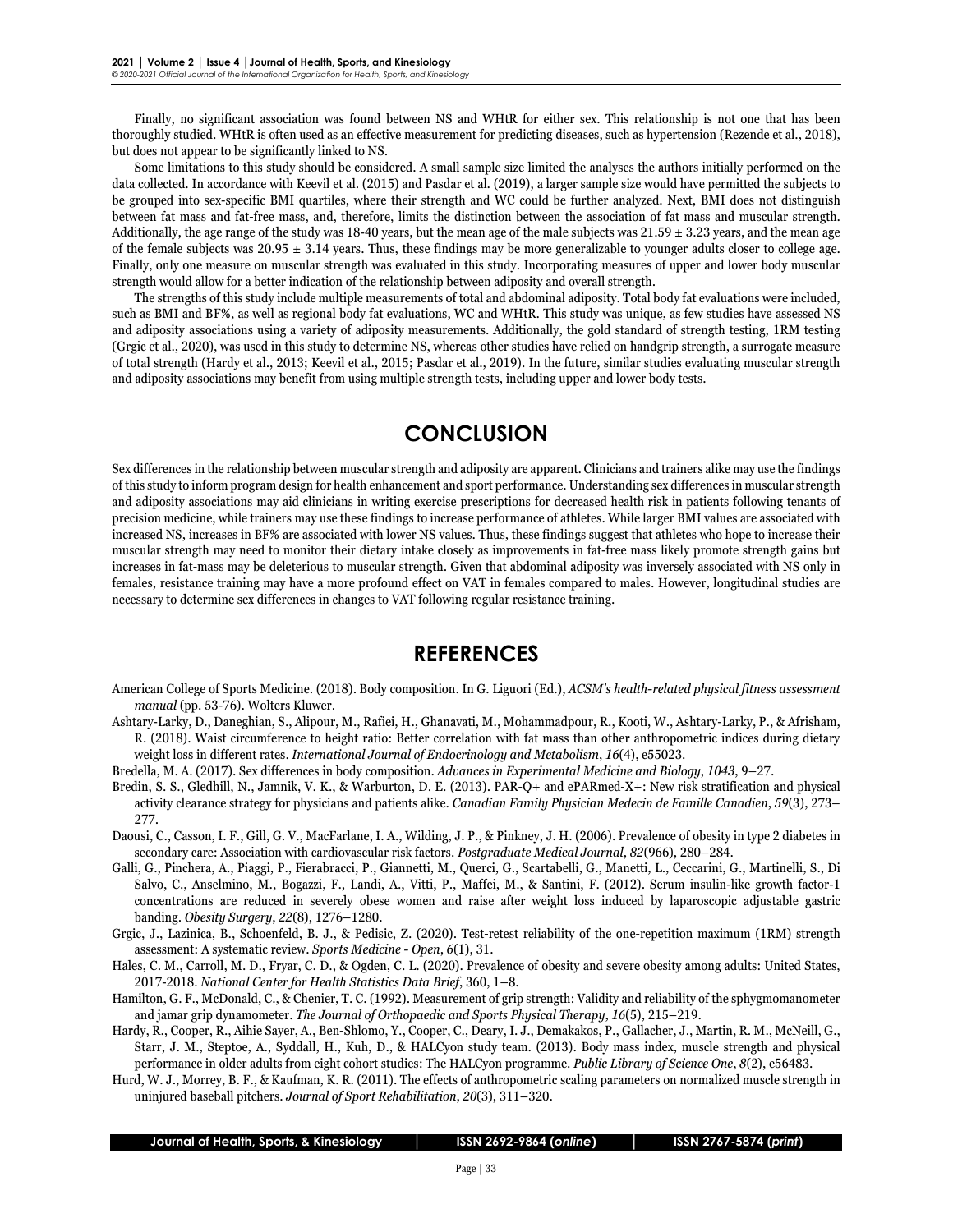- Jackson, A. S., & Pollock, M. L. (1978). Generalized equations for predicting body density of men. *The British Journal of Nutrition*, *40*(3), 497–504.
- Jackson, A. W., Lee, D. C., Sui, X., Morrow, J. R., Jr, Church, T. S., Maslow, A. L., & Blair, S. N. (2010). Muscular strength is inversely related to prevalence and incidence of obesity in adult men. *Obesity (Silver Spring)*, *18*(10), 1988–1995.
- Keevil, V. L., Luben, R., Dalzell, N., Hayat, S., Sayer, A. A., Wareham, N. J., & Khaw, K. T. (2015). Cross-sectional associations between different measures of obesity and muscle strength in men and women in a British cohort study. *The Journal of Nutrition, Health and Aging*, *19*(1), 3–11.
- Kwon, Y. S., Robergs, R., So, H. & Mermier, C. M. (2018) Free weight bench press muscular fitness normative data for adults aged 20-29 years. *Medicine and Science in Sports and Exercise, 50*(5S), 613–614.
- Lafortuna, C. L., Maffiuletti, N. A., Agosti, F., & Sartorio, A. (2005). Gender variations of body composition, muscle strength and power output in morbid obesity. *International Journal of Obesity*, *29*(7), 833–841.
- Madden, A. M., & Smith, S. (2016). Body composition and morphological assessment of nutritional status in adults: A review of anthropometric variables. *Journal of Human Nutrition and Dietetics: The Official Journal of the British Dietetic Association*, *29*(1),  $7 - 25$ .
- Melissas, J., Volakakis, E., & Hadjipavlou, A. (2003). Low-back pain in morbidly obese patients and the effect of weight loss following surgery. *Obesity Surgery*, *13*(3), 389–393.
- National Institute of Health. (2000). Treatment guidelines. In F. X. Pi-Sunyer, (Ed.), *The practical guide: Identification, evaluation, and treatment of overweight and obesity in adults* (pp. 7-24). National Heart, Lung, and Blood Institute.
- National Strength and Conditioning Association. (2015) Administration, scoring, and interpretation of selected tests. In G. G. Haff & N. T. Triplett, (Eds.) *Essentials of strength training and conditioning* (pp. 259-316). Human Kinetics.
- Pasdar, Y., Darbandi, M., Mirtaher, E., Rezaeian, S., Najafi, F., & Hamzeh, B. (2019). Associations between muscle strength with different measures of obesity and lipid profiles in men and women: Results from RaNCD cohort study. *Clinical Nutrition Research*, *8*(2), 148– 158.
- Pellegrinelli, V., Rouault, C., Rodriguez-Cuenca, S., Albert, V., Edom-Vovard, F., Vidal-Puig, A., Clément, K., Butler-Browne, G. S., & Lacasa, D. (2015). Human adipocytes induce inflammation and atrophy in muscle cells during obesity. *Diabetes*, *64*(9), 3121–3134.
- Pimenta, F. B., Bertrand, E., Mograbi, D. C., Shinohara, H., & Landeira-Fernandez, J. (2015). The relationship between obesity and quality of life in Brazilian adults. *Frontiers in Psychology*, *6*, 966.
- Rezende, A. C., Souza, L. G., Jardim, T. V., Perillo, N. B., Araújo, Y., de Souza, S. G., Sousa, A., Moreira, H. G., de Souza, W., do Rosário Gondim Peixoto, M., & Jardim, P. (2018). Is waist-to-height ratio the best predictive indicator of hypertension incidence? A cohort study. *BioMed Central Public Health*, *18*(1), 281.
- Rippetoe, M., & Kilgore, L. (2007) The bench press. In S. Bradford (Ed.) *Starting strength: Basic barbell training* (pp. 65-102). The Aasgaard Company.
- Roberts, B. M., Nuckols, G., & Krieger, J. W. (2020). Sex differences in resistance training: A systematic review and metaanalysis. *Journal of Strength and Conditioning Research*, *34*(5), 1448–1460.
- Schorr, M., Dichtel, L. E., Gerweck, A. V., Valera, R. D., Torriani, M., Miller, K. K., & Bredella, M. A. (2018). Sex differences in body composition and association with cardiometabolic risk. *Biology of Sex Differences*, *9*(1), 28.
- Tomlinson, D. J., Erskine, R. M., Morse, C. I., Winwood, K., & Onambélé-Pearson, G. (2016). The impact of obesity on skeletal muscle strength and structure through adolescence to old age. *Biogerontology*, *17*(3), 467–483.
- Tran, N., Blizzard, C. L., Luong, K. N., Truong, N., Tran, B. Q., Otahal, P., Nelson, M., Magnussen, C., Gall, S., Bui, T. V., Srikanth, V., Au, T. B., Ha, S. T., Phung, H. N., Tran, M. H., & Callisaya, M. (2018). The importance of waist circumference and body mass index in cross-sectional relationships with risk of cardiovascular disease in Vietnam. *Public Library of Science One*, *13*(5), e0198202.
- Witt, K. A., & Bush, E. A. (2005). College athletes with an elevated body mass index often have a high upper arm muscle area, but not elevated triceps and subscapular skinfolds. *Journal of the American Dietetic Association*, *105*(4), 599–602.